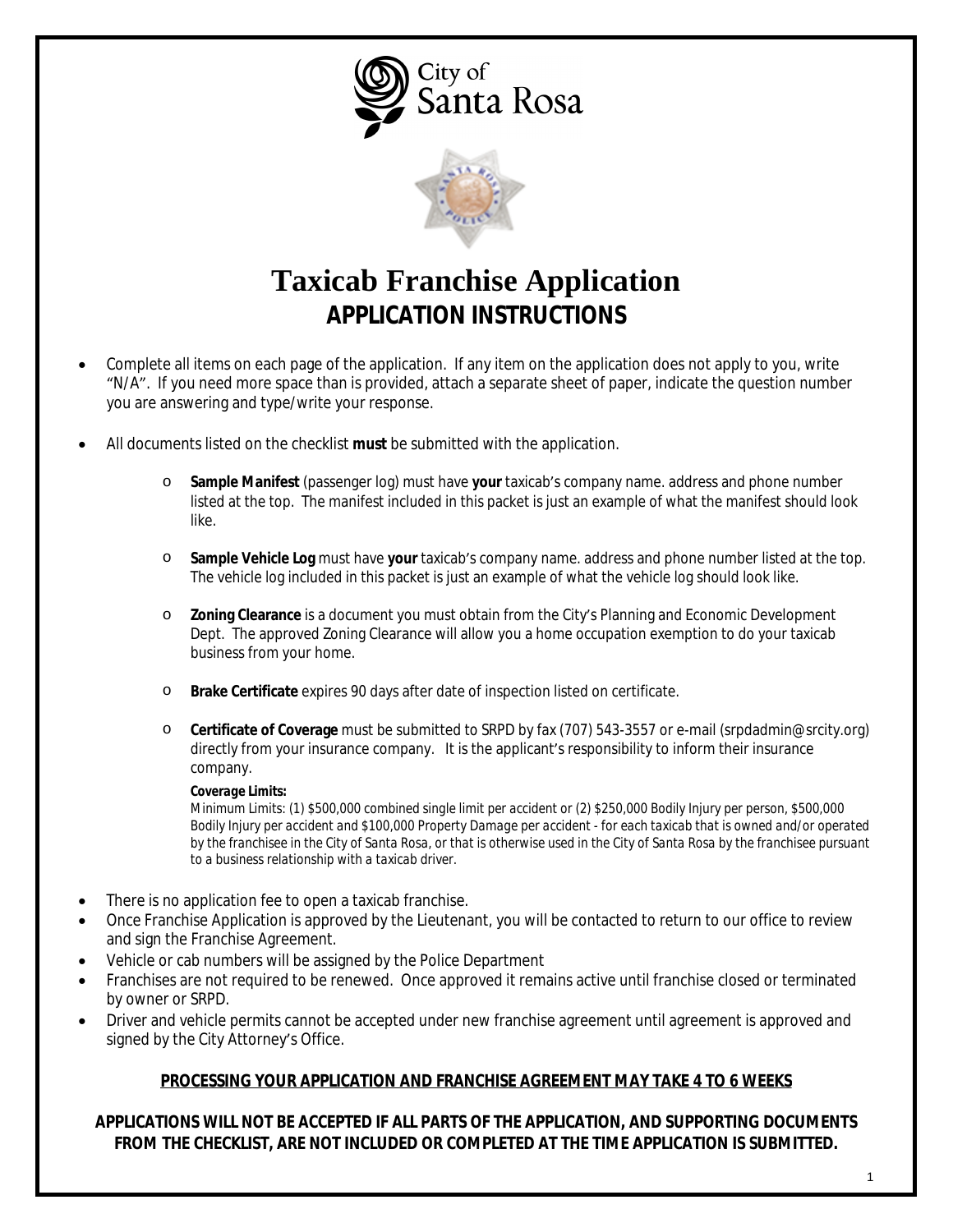

**Date Submitted:**

### FRANCHISE APPLICATION

(Pursuant to Santa Rosa Municipal Code, Chapter 6-87)

**Applicant: You must complete each item on all pages of the application. City personnel will check off the items for you when application is submitted.**

Proposed Taxi Company Name:

Owner Name(s): **(Attach separate Personal Information and Authorization to Release sheets for each owner)**

Name Phone ( )

#### *Present the following documents*

| Owner Information.                                                                                                                                                                                                                                                                                                                  |  |  |                                                                                                                          |  |  |
|-------------------------------------------------------------------------------------------------------------------------------------------------------------------------------------------------------------------------------------------------------------------------------------------------------------------------------------|--|--|--------------------------------------------------------------------------------------------------------------------------|--|--|
| Personal Information Sheet from franchise owner                                                                                                                                                                                                                                                                                     |  |  |                                                                                                                          |  |  |
| Completed and signed Criminal History from franchise owner.                                                                                                                                                                                                                                                                         |  |  |                                                                                                                          |  |  |
| If a Corporation, Articles of Incorporation, as well as a listing of officers and individuals owning 10% or more of the<br>Corporation's stock.                                                                                                                                                                                     |  |  |                                                                                                                          |  |  |
| Sample manifest (passenger log) with company name, address, and phone indicated at the top.                                                                                                                                                                                                                                         |  |  |                                                                                                                          |  |  |
| Rate card indicating all rates to be charged.                                                                                                                                                                                                                                                                                       |  |  |                                                                                                                          |  |  |
| Two (2) color drawings or photographs of the proposed vehicle color scheme, lettering, and monograms or insignia<br>to be used on the vehicle(s).                                                                                                                                                                                   |  |  |                                                                                                                          |  |  |
| Zoning Clearance from the City of Santa Rosa Community Development Department only, if based in Santa Rosa.                                                                                                                                                                                                                         |  |  |                                                                                                                          |  |  |
| A visual inspection of all taxicabs by the Police Department will be made to verify compliance with the ordinance.                                                                                                                                                                                                                  |  |  |                                                                                                                          |  |  |
| Vehicle numbers will be assigned by the Police Department.                                                                                                                                                                                                                                                                          |  |  |                                                                                                                          |  |  |
| Department of Motor Vehicles registration for each vehicle showing that the vehicle is registered as a taxicab.                                                                                                                                                                                                                     |  |  |                                                                                                                          |  |  |
| A certificate of accuracy from the County of Sonoma Division of Weights and Measures for each vehicle's meter.                                                                                                                                                                                                                      |  |  |                                                                                                                          |  |  |
| the insurance company. May be faxed to 707-543-3557.) As specified in Section 6-87.340. If your business is not an LLC<br>(Limited Liability Company) or INC (Incorporation), then you need to state the name of your business as your name DBA<br>(Doing Business As) and the company name. Example: John Doe DBA Taxis Unlimited. |  |  | Certificate of Insurance for Comprehensive Liability and for Comprehensive Auto Liability. (To be received directly from |  |  |
| Vehicle brake certificate from a certified California Brake Station for each vehicle.                                                                                                                                                                                                                                               |  |  |                                                                                                                          |  |  |
| Proof of insurance by the insurer of each vehicle. (These documents will be photocopied for City records.)                                                                                                                                                                                                                          |  |  |                                                                                                                          |  |  |
|                                                                                                                                                                                                                                                                                                                                     |  |  | PROCESSING YOUR APPLICATION AND FRANCHISE AGREEMENT MAY TAKE 4 TO 6 WEEKS                                                |  |  |
|                                                                                                                                                                                                                                                                                                                                     |  |  |                                                                                                                          |  |  |
| <b>POLICE CHIEF or DESIGNEE:</b><br>This application is:<br><b>APPROVED</b><br>1DENIED                                                                                                                                                                                                                                              |  |  |                                                                                                                          |  |  |

Signature:\_\_\_\_\_\_\_\_\_\_\_\_\_\_\_\_\_\_\_\_\_\_\_\_\_\_\_\_\_\_ Title:\_\_\_\_\_\_\_\_\_\_\_\_\_\_\_\_\_ Date:\_\_\_\_\_\_\_\_\_\_

2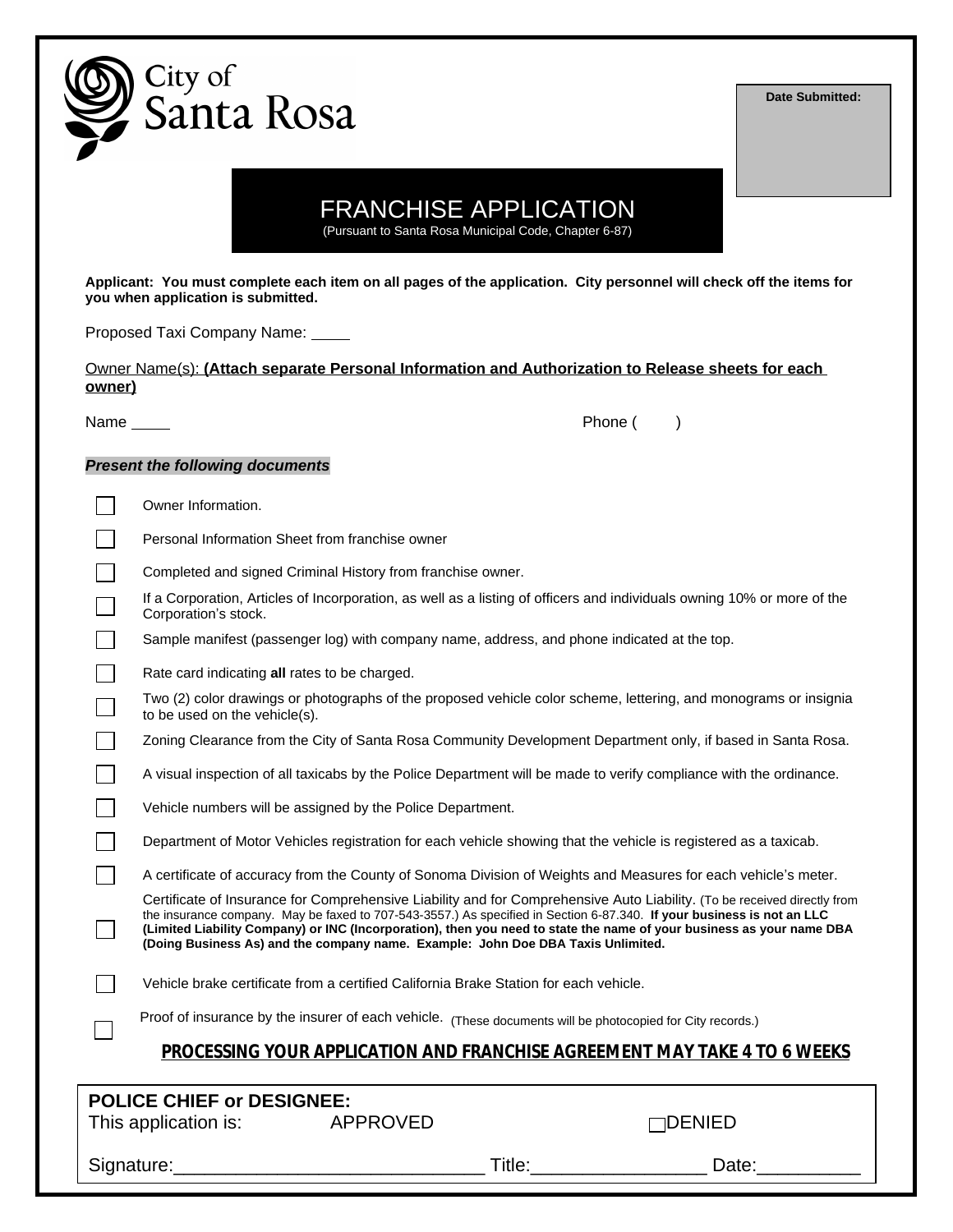|                      | City of<br>, Santa Rosa                                                                                                                                                                                                                                          |             |             | SRPD Franchise # |
|----------------------|------------------------------------------------------------------------------------------------------------------------------------------------------------------------------------------------------------------------------------------------------------------|-------------|-------------|------------------|
|                      |                                                                                                                                                                                                                                                                  |             |             |                  |
|                      | Please type or print clearly in ink. If additional space is necessary to complete are<br>complete on additional sheet(s) indicating question number being answered.<br>attachments/exhibits must be clearly identified in this application and properly labeled. |             |             | Finance Dept B/L |
| Date of Application: |                                                                                                                                                                                                                                                                  |             |             |                  |
| <b>BUSINESS</b>      |                                                                                                                                                                                                                                                                  |             |             |                  |
|                      | 1. Name of Business [If your business is not an LLC (Limited Liability Company) or INC (Incorporation), then you need to state the<br>name of your business as your name DBA (Doing Business As) and the company name. Example: John Doe DBA Taxis Unlimited.]:  |             |             |                  |
|                      | 2. Principal location of Business (include street, city, and zip code):                                                                                                                                                                                          |             |             |                  |
|                      |                                                                                                                                                                                                                                                                  |             |             |                  |
|                      | 3. Mailing Address, if different (include street, city, and zip code):                                                                                                                                                                                           |             |             |                  |
|                      |                                                                                                                                                                                                                                                                  |             |             |                  |
| 4. Business Phone:   | Fax Number:                                                                                                                                                                                                                                                      | Cell Phone: | Email:      |                  |
|                      |                                                                                                                                                                                                                                                                  |             |             |                  |
|                      | 5. List names and addresses of each officer, director, stockholder (holding more than 10%), partner and financially<br>interested person(s). Attach additional sheet if necessary (include name, street address, city, zip code, and phone number):              |             |             |                  |
|                      |                                                                                                                                                                                                                                                                  |             |             |                  |
|                      |                                                                                                                                                                                                                                                                  |             |             |                  |
|                      |                                                                                                                                                                                                                                                                  |             |             |                  |
|                      |                                                                                                                                                                                                                                                                  |             |             |                  |
|                      |                                                                                                                                                                                                                                                                  |             |             |                  |
|                      | 6. Name of Business Manager (include last, first, and middle name):                                                                                                                                                                                              |             |             |                  |
|                      | 7. Manager Address (include street, city, and zip code):                                                                                                                                                                                                         |             |             |                  |
| 8. Home Phone:       | <b>Business Phone:</b>                                                                                                                                                                                                                                           |             | Cell Phone: |                  |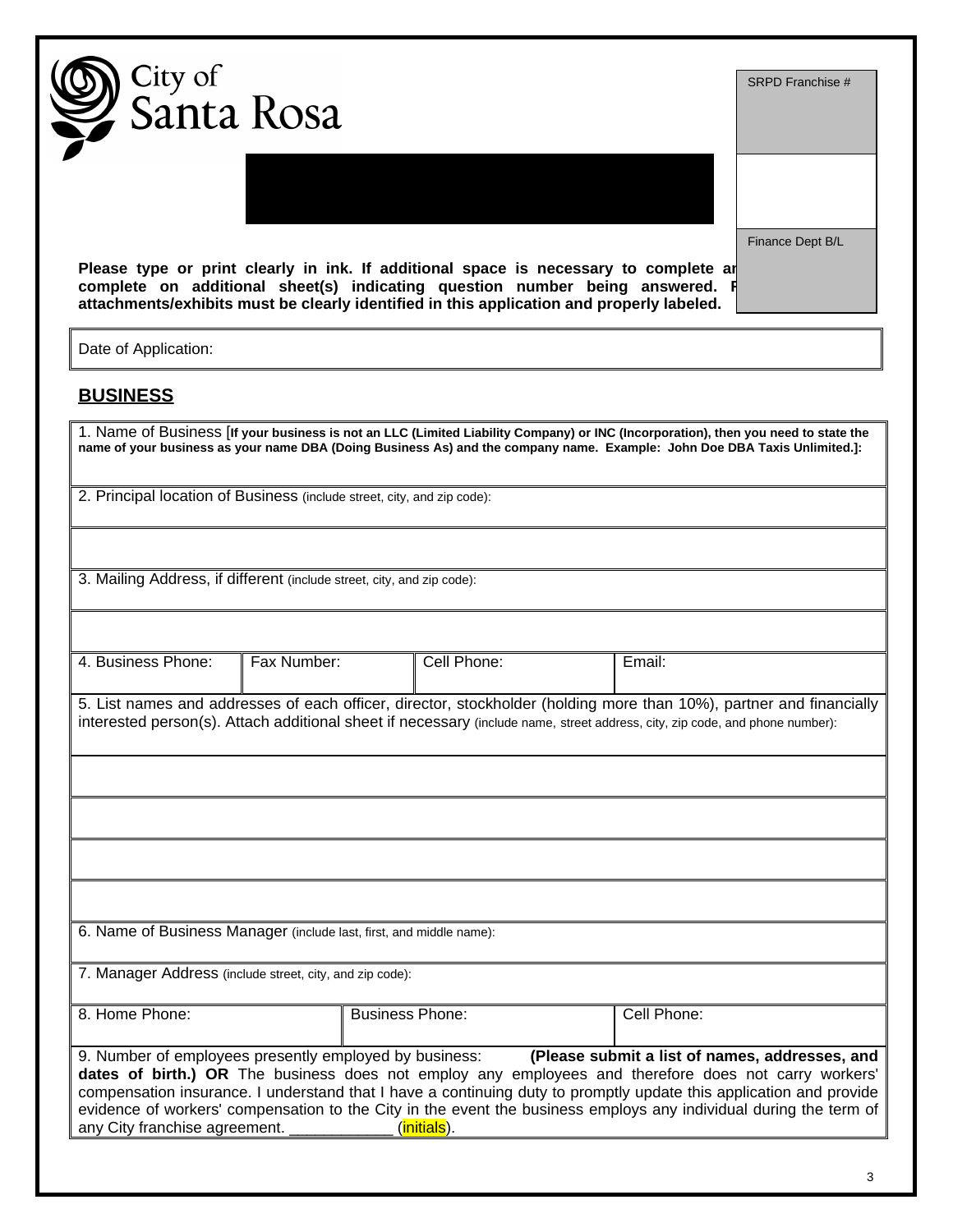### **PERSONAL**

| 10. Applicant's name (include last, first, and middle name):                     |                                                                                                   |                     |                         |  |  |  |  |  |  |
|----------------------------------------------------------------------------------|---------------------------------------------------------------------------------------------------|---------------------|-------------------------|--|--|--|--|--|--|
|                                                                                  |                                                                                                   |                     |                         |  |  |  |  |  |  |
|                                                                                  | 11. Other names, maiden name or alias (including nicknames), you have used or have been known by: |                     |                         |  |  |  |  |  |  |
|                                                                                  |                                                                                                   |                     |                         |  |  |  |  |  |  |
| 12. Residence Address (include street, city, and zip code):                      |                                                                                                   |                     |                         |  |  |  |  |  |  |
|                                                                                  |                                                                                                   |                     |                         |  |  |  |  |  |  |
| 13. Mailing Address, if different (include street, city, and zip code):          |                                                                                                   |                     |                         |  |  |  |  |  |  |
|                                                                                  |                                                                                                   |                     |                         |  |  |  |  |  |  |
| 14. Please list the local telephone number(s) at which you can be contacted:     |                                                                                                   |                     |                         |  |  |  |  |  |  |
| Home:                                                                            | Work:                                                                                             | Cell:               |                         |  |  |  |  |  |  |
| 15. Email:                                                                       |                                                                                                   |                     |                         |  |  |  |  |  |  |
|                                                                                  |                                                                                                   |                     |                         |  |  |  |  |  |  |
| 16. Date of Birth:                                                               | Place of Birth:                                                                                   |                     |                         |  |  |  |  |  |  |
|                                                                                  |                                                                                                   |                     |                         |  |  |  |  |  |  |
| 17. Are you a U.S. citizen?                                                      |                                                                                                   | Social Security No: |                         |  |  |  |  |  |  |
| No - VISA #<br>Yes                                                               |                                                                                                   |                     |                         |  |  |  |  |  |  |
|                                                                                  |                                                                                                   |                     |                         |  |  |  |  |  |  |
| 18. Driver's License #                                                           | State:                                                                                            | Date Issued:        | <b>Expiration Date:</b> |  |  |  |  |  |  |
| taken by Police personnel.)                                                      | [A photocopy (front and back) of license will be                                                  |                     |                         |  |  |  |  |  |  |
| 19. For the purpose of identification, please provide the following information: |                                                                                                   |                     |                         |  |  |  |  |  |  |
| Height:<br>Sex:                                                                  | Weight:                                                                                           | Hair Color:         | Eye Color:              |  |  |  |  |  |  |

### **CRIMINAL HISTORY [Pursuant to Santa Rosa Municipal Code, Chapter 6-87**

Failure to **list all criminal convictions** may result in a denial of your application. This page MUST be completed. If there is no criminal conviction history, write "NONE" or "N/A".

| <b>Date</b> | <b>Place (City and State)</b> | <b>Reason (Violation)</b> |  |  |
|-------------|-------------------------------|---------------------------|--|--|
|             |                               |                           |  |  |
|             |                               |                           |  |  |
|             |                               |                           |  |  |
|             |                               |                           |  |  |

#### **Are you currently:**

| On probation?                                                                                       | $\Box$ No $\Box$ Yes:   Charges:      |  |  |  |  |  |
|-----------------------------------------------------------------------------------------------------|---------------------------------------|--|--|--|--|--|
| On parole?                                                                                          | $\Box$ No $\Box$ Yes: $\Box$ Charges: |  |  |  |  |  |
| Required to register pursuant to Penal Code section 290 (sex registrant)? $\Box$ No $\Box$<br>l Yes |                                       |  |  |  |  |  |

| 20. Please attach a listing of all vehicles to be used to carry passengers. Please include year, make and model of<br>the vehicle, license plate number and VIN number. (Please see attached Sample Vehicle Log for your convenience.) |
|----------------------------------------------------------------------------------------------------------------------------------------------------------------------------------------------------------------------------------------|
| 21. Rates to be charged ( <i>Provide sample rate card</i> ).                                                                                                                                                                           |
| 22. Identify by way of drawing or photograph(s) the color scheme, name, monogram or insignia which is to be used<br>on the vehicles in the City of Santa Rosa.                                                                         |
| 23. Address where vehicles will be garaged when not in use:                                                                                                                                                                            |
| 24. What type of communication system between taxis and dispatcher will be used:                                                                                                                                                       |
| 25. Will the applicant's vehicles be serviced and/or maintained at applicant's own facility?     Yes  <br>No. If no.<br>please explain:                                                                                                |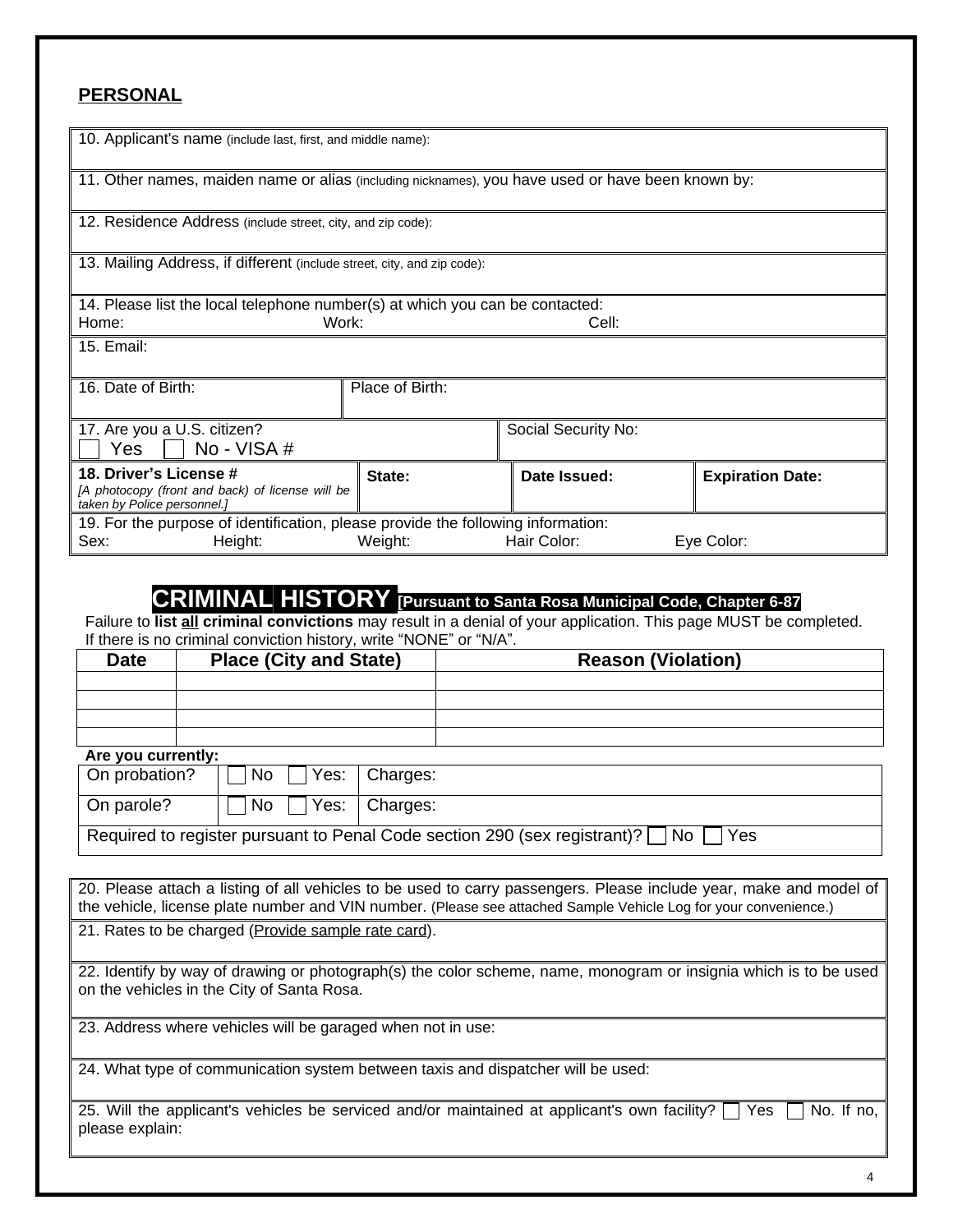| 26. Provide detail on how the applicant proposes to provide service in the City of Santa Rosa, including the number<br>of vehicles, vehicles on duty per shift, number of drivers, proposed hours and days of operation and will applicant<br>offer 24-hour service?                                                                                                                                                                                                                                                                                                                                                                                           |
|----------------------------------------------------------------------------------------------------------------------------------------------------------------------------------------------------------------------------------------------------------------------------------------------------------------------------------------------------------------------------------------------------------------------------------------------------------------------------------------------------------------------------------------------------------------------------------------------------------------------------------------------------------------|
|                                                                                                                                                                                                                                                                                                                                                                                                                                                                                                                                                                                                                                                                |
|                                                                                                                                                                                                                                                                                                                                                                                                                                                                                                                                                                                                                                                                |
|                                                                                                                                                                                                                                                                                                                                                                                                                                                                                                                                                                                                                                                                |
| 27. Does the applicant currently conduct a taxicab business in another jurisdiction(s) in California at the time of this<br>application? $\Box$ Yes $\Box$ No. If yes, please explain. Please list the jurisdiction(s), contact person(s) and telephone<br>numbers(s) [with area code(s)] and the date when service began in each jurisdiction.                                                                                                                                                                                                                                                                                                                |
|                                                                                                                                                                                                                                                                                                                                                                                                                                                                                                                                                                                                                                                                |
|                                                                                                                                                                                                                                                                                                                                                                                                                                                                                                                                                                                                                                                                |
|                                                                                                                                                                                                                                                                                                                                                                                                                                                                                                                                                                                                                                                                |
| 28. Please provide information on whether the applicant has had an operating permit, franchise, license or other<br>authorization to operate a taxicab business revoked, suspended or canceled and the reasons why. Please indicate<br>the jurisdiction where this took place.                                                                                                                                                                                                                                                                                                                                                                                 |
|                                                                                                                                                                                                                                                                                                                                                                                                                                                                                                                                                                                                                                                                |
|                                                                                                                                                                                                                                                                                                                                                                                                                                                                                                                                                                                                                                                                |
|                                                                                                                                                                                                                                                                                                                                                                                                                                                                                                                                                                                                                                                                |
| 29. Does the applicant currently lease cabs to drivers. The Yes Tho. If yes, please explain. Note: If the applicant<br>plans to lease vehicles to the drivers, please provide a sample copy of the lease agreement and the cost to the<br>driver.                                                                                                                                                                                                                                                                                                                                                                                                              |
|                                                                                                                                                                                                                                                                                                                                                                                                                                                                                                                                                                                                                                                                |
|                                                                                                                                                                                                                                                                                                                                                                                                                                                                                                                                                                                                                                                                |
| 30. All applicants are required to have insurance coverage which meets the requirements of the City. Applicant shall<br>submit to the Santa Rosa Police Department evidence of the insurance coverage as required by Section 6-87.340<br>before the franchise can be issued. Evidence of insurance must include the name, address, and telephone number<br>of the insurer and the name, telephone number, and address of the insurer's agent if applicable. The City must be<br>named as an additional insured on the Certificate of Insurance.                                                                                                                |
| 31. The City reserves the right to request additional information as it may deem necessary to make a determination<br>on the application for a taxicab franchise.                                                                                                                                                                                                                                                                                                                                                                                                                                                                                              |
| 32. I declare under penalty of perjury that the foregoing is a true and correct statement. I further declare under<br>penalty of perjury that I have omitted no item requested to be answered and have included a full and correct answer<br>to each to the best of my knowledge and belief. I hereby authorize the Santa Rosa Police Department to make<br>whatever inquiries are necessary to verify the truth of these matters stated herein. I understand that any intentional<br>misrepresentation of a material fact shall subject me to possible penalties for perjury and shall be grounds to deny<br>or revoke the permit sought by this application. |
|                                                                                                                                                                                                                                                                                                                                                                                                                                                                                                                                                                                                                                                                |

 $\overline{a}$ 

Signature of Applicant Printed Name of Applicant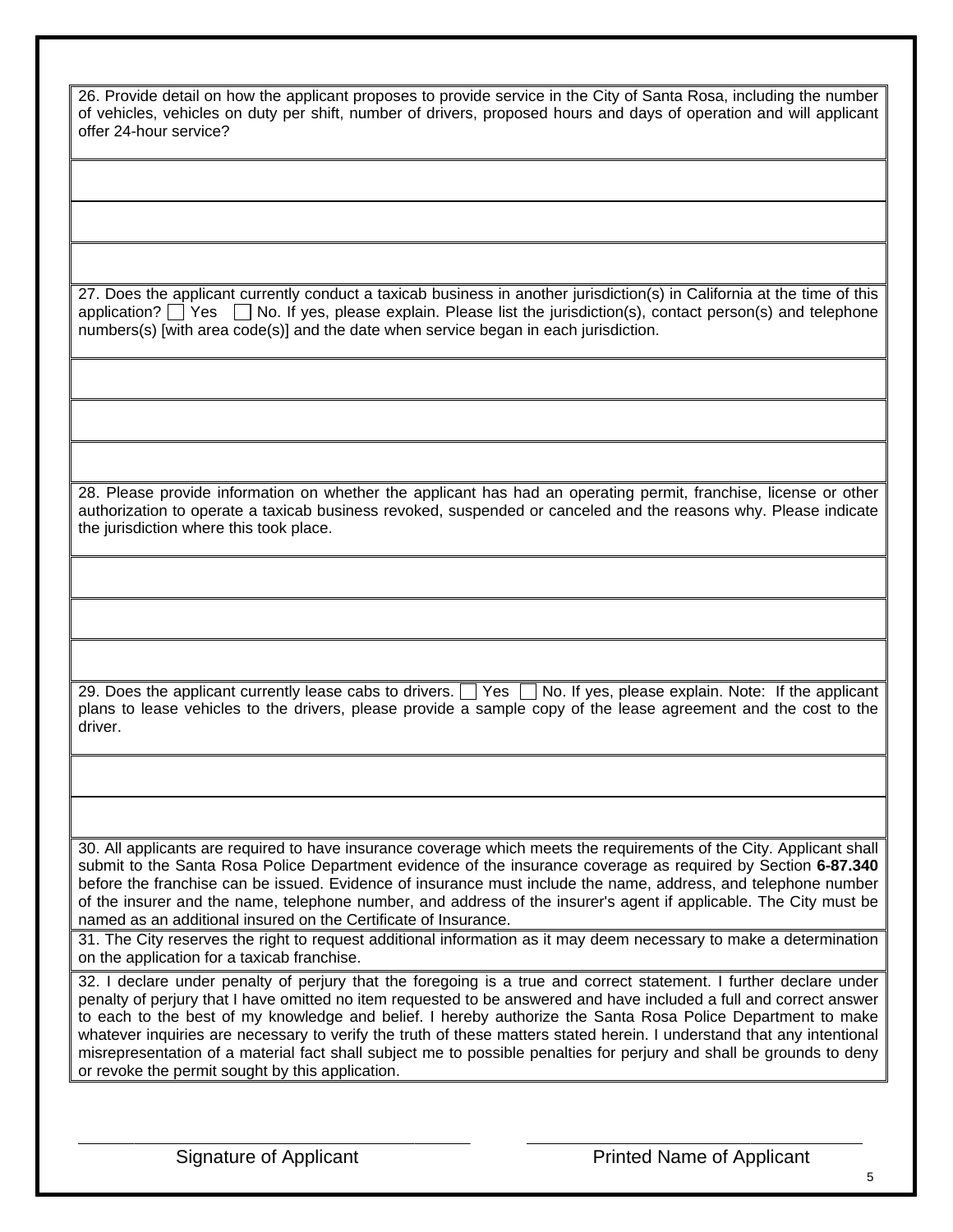

#### **TAXICAB FRANCHISE INDEMNITY/ HOLD HARMLESS AGREEMENT** (Pursuant to Santa Rosa Municipal Code, Chapter 6-87)

Applicant shall, to the fullest extent permitted by law, indemnify, protect, defend and hold harmless the City of Santa Rosa, its employees, officials and agents from any claim, action or proceeding brought against them arising out of or relating to the exercise of any right or privilege granted by the franchise applied for and/or the negligence, recklessness or willful misconduct of the applicant, its officers, employees, or agents (including independent contractors) under or by virtue of the provisions of the taxicab ordinance or the franchise by which the applicant operates in the City.

This indemnification shall include, but is not limited to, all damages, costs of suit, attorney's fees, expert witness fees or other expenses incurred by the City, its employees, officials or agents.

If there is a possible obligation to indemnify, the applicant's duty under this agreement exists regardless of whether it is ultimately determined that there is no obligation to indemnify.

This obligation to indemnify shall not extend to any liability arising solely from the negligence or intentional misconduct by the City.

If for any reason any portion of this indemnification agreement is held to be void or unenforceable by a court of competent jurisdiction, the remainder of the agreement shall remain in full force and effect.

I have read and agree to all of the above.

In witness thereof, this Indemnity and Hold Harmless Agreement is executed on this date , 20 .

| Owner (Print): _____________________________ |
|----------------------------------------------|
|                                              |
| Owner (Print): ____________________________  |
|                                              |
| Owner (Print): ____________________________  |
|                                              |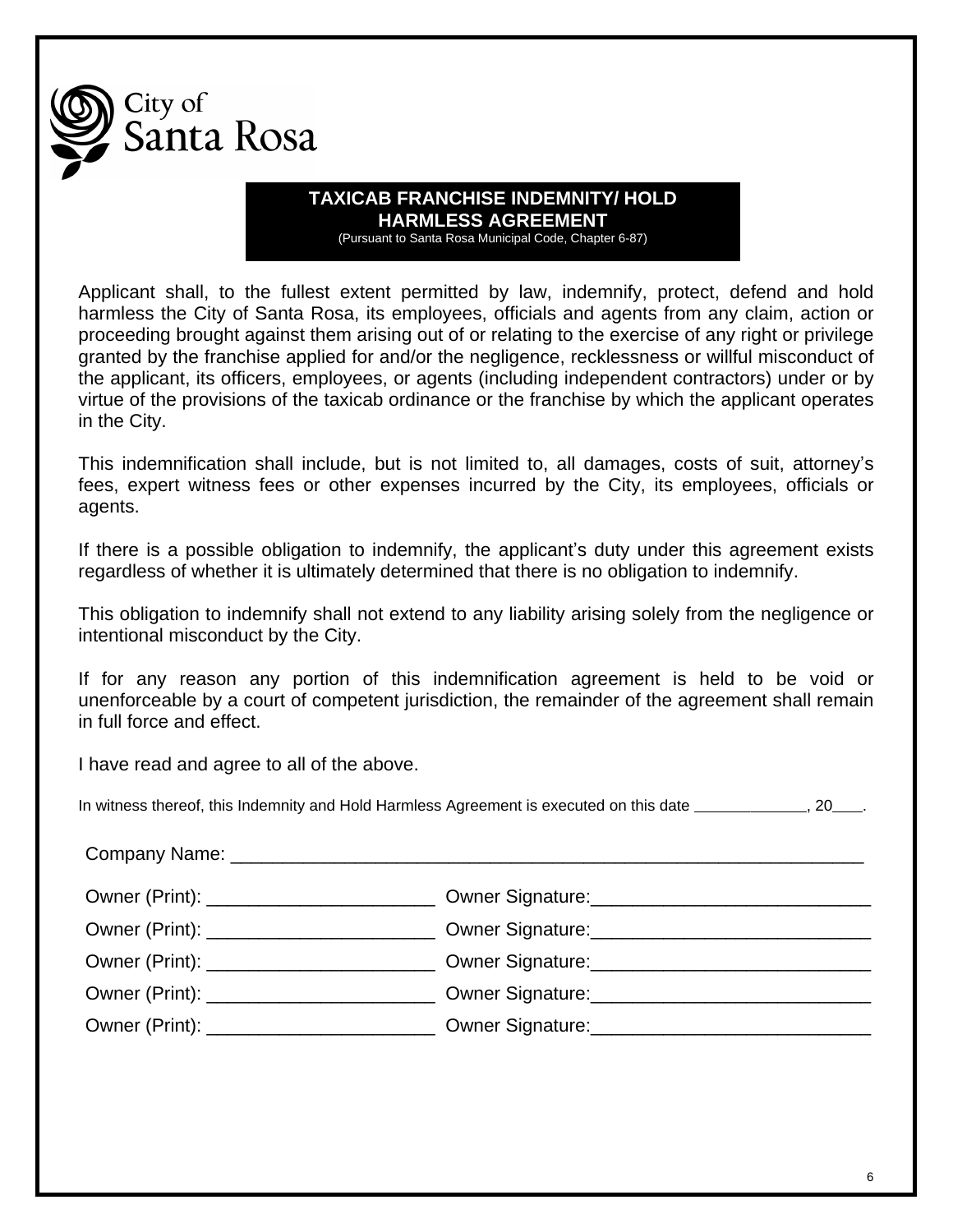

### **TAXICAB DIAGRAM** LOCATION OF IDENTIFIERS

(Pursuant to Santa Rosa Municipal Code, Chapter 6-87.180 and California Vehicle Code, §27901)

**OWNER-APPLICANT:** Use this form to assist in submission of color scheme, logo, and lettering information.

**The dome light marker on top of the vehicle shall read the same as the company name printed on both sides and the rear of the vehicle or shall only read "Taxi." [SRMC 6-87.180(B)(5)]**

**Taxi company name must be displayed on both sides of vehicle and the back. [SRMC 6-87.180(B)(1)]**

**City of Santa Rosa Vehicle Permit must be displayed on the lower left corner of the rear window. (New stickers are issued annually upon receipt of new inspection reports.) [SRMC 6-87.180(B)(6)]**

**Vehicle Number assigned by the City must be displayed on both left and right front fenders, and on the right side of the back door or trunk lid. [SRMC 6-87.180 (B)(3)]**

> **All lettering and numerals must be at least three (3) inches in height [SRMC 6-87.180 (B)(1)]. The colors must contrast with the background [SRMC 6-87.180 (B)(4)]. The letters and numerals must readily legible in daylight from a distance of fifty (50) feet. (CVC 27901).**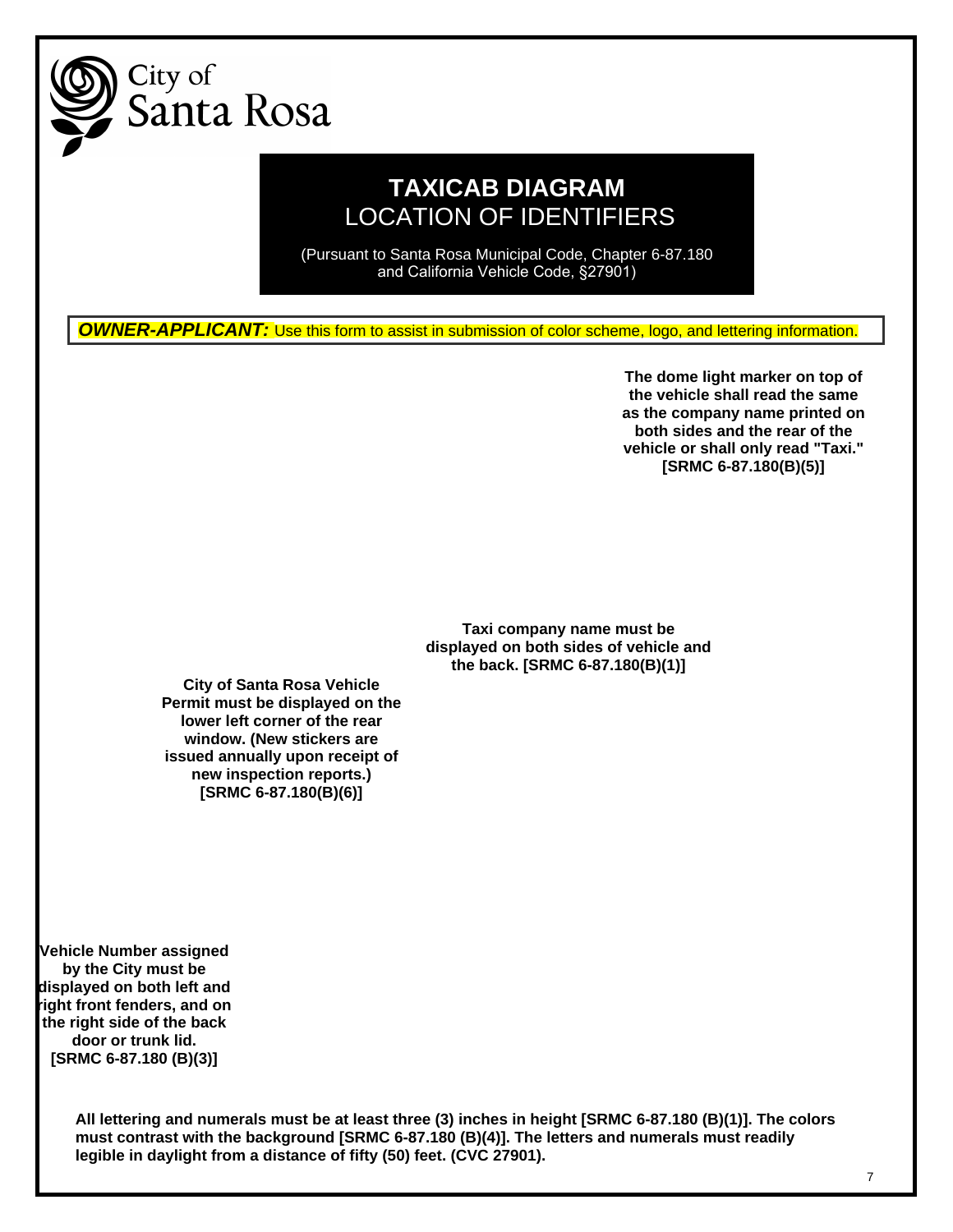

# **SAMPLE MANIFEST/PASSENGER LOG**

| Date:                              |                  |                           | Driver#          | Driver Name: |  |                    |               |      |
|------------------------------------|------------------|---------------------------|------------------|--------------|--|--------------------|---------------|------|
| $\overline{\text{Cab}\,\text{\#}}$ |                  | $\overline{\text{VIN\#}}$ |                  | Shift Start: |  | Shift End:         |               |      |
|                                    | Time:<br>Pick up | Time:<br>Drop off         | Pick Up location | Destination  |  | $\#$<br><b>PAX</b> | Rate<br>used: | Fare |
| $\,1\,$                            |                  |                           |                  |              |  |                    |               |      |
| $\sqrt{2}$                         |                  |                           |                  |              |  |                    |               |      |
| $\ensuremath{\mathfrak{Z}}$        |                  |                           |                  |              |  |                    |               |      |
| $\overline{4}$                     |                  |                           |                  |              |  |                    |               |      |
| $\sqrt{5}$                         |                  |                           |                  |              |  |                    |               |      |
| $\sqrt{6}$                         |                  |                           |                  |              |  |                    |               |      |
| $\boldsymbol{7}$                   |                  |                           |                  |              |  |                    |               |      |
| $\,8\,$                            |                  |                           |                  |              |  |                    |               |      |
| $\overline{9}$                     |                  |                           |                  |              |  |                    |               |      |
| $10\,$                             |                  |                           |                  |              |  |                    |               |      |
| $11\,$                             |                  |                           |                  |              |  |                    |               |      |
| $12\,$                             |                  |                           |                  |              |  |                    |               |      |
| 13                                 |                  |                           |                  |              |  |                    |               |      |
| $14\,$                             |                  |                           |                  |              |  |                    |               |      |
| 15                                 |                  |                           |                  |              |  |                    |               |      |

### Company Name Company Address \* Company Phone